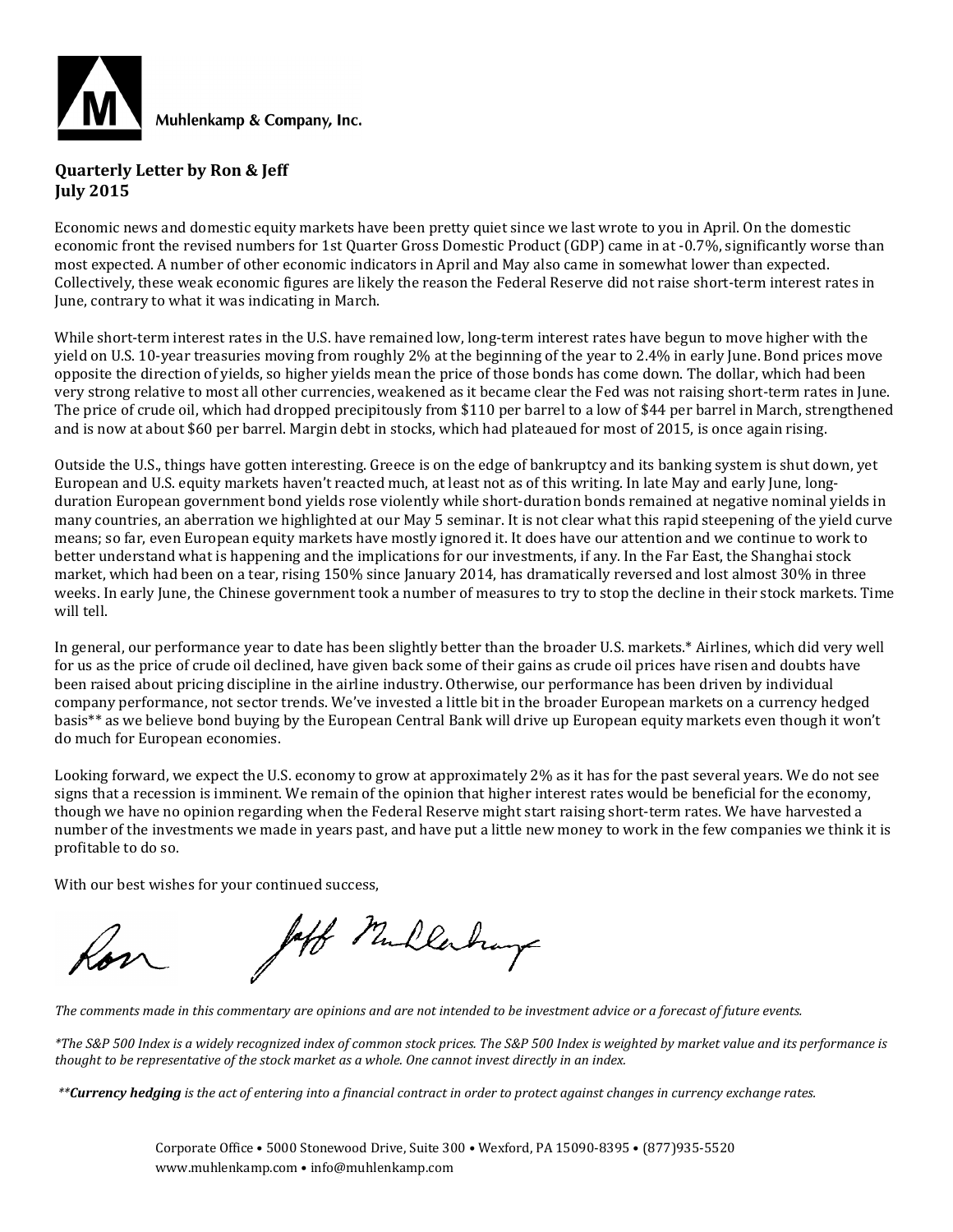# **Muhlenkamp**SMA **All-Cap Value**

#### **For the period ended 6/30/15**

*Muhlenkamp & Company's All-Cap Value SMA (Separately Managed Account) is designed for investors' accounts over \$100,000. We employ full discretion, applying fundamental analysis.*

# **Investment Objective**

We seek to maximize total after-tax return through capital appreciation, and income from dividends and interest, consistent with reasonable risk.

#### **Investment Strategy**

We invest in undervalued assets wherever they may be found. Typically, this results in holding a portfolio of companies we believe are materially undervalued by the market. Bonds may be included in the portfolio if they are a good investment.

## **Investment Process**

We start with a bottom-up scan of domestic companies, typically looking at most U.S. companies at least four times per year. We add to that an understanding of the sector dynamics in which companies are operating, an assessment of the business cycle, and a review of macroeconomic conditions.

Our primary screening metric is return on shareholder equity (ROE). We are looking for companies with stable returns that can be purchased cheaply, or for companies with improving returns that have not yet been recognized by the market.

We don't believe that a holding period of "forever" is appropriate in all cases, but are comfortable holding companies as long as they continue to meet expectations.

## **Investment Risk**

We define investment risk as the probability of losing purchasing power over long periods of time, which is quite different from Wall Street's definition of price volatility in very short periods of time. Taxes, inflation, and spending will ALL impact the purchasing power of your assets.



**Muhlenkamp & Company, Inc.** Intelligent Investment Management

# **All-Cap Value Composite Performance (Net of Fees)**

|                               |                 |             | Annualized <b>Annualized</b> |                 |                  |                  |  |
|-------------------------------|-----------------|-------------|------------------------------|-----------------|------------------|------------------|--|
|                               | Year to<br>Date | One<br>Year | Past 3<br>Years              | Past 5<br>Years | Past 10<br>Years | Past 15<br>Years |  |
| <b>Refurn</b>                 | $1.22\%$        | $1.60\%$    | 15.81%                       | $11.77\%$       | $2.66\%$         | 4.48%            |  |
| S&P 500 Total Return*         | $1.23\%$        | $7.42\%$    | $17.31\%$                    | $17.34\%$       | 7.89%            | $4.36\%$         |  |
| <b>Consumer Price Index**</b> | $1.27\%$        | $-0.04\%$   | $1.15\%$                     | $1.74\%$        | $2.04\%$         | $2.20\%$         |  |

\* The S&P 500 is a widely recognized, unmanaged index of common stock prices. The figures for the S&P 500 reflect all dividends reinvested but do not reflect any deductions for fees, expenses, or **taxes. One cannot invest directly in an index.**

 \*\* Consumer Price Index (CPI) – As of May 2015 – U.S. CPI Urban Consumers NSA (Non-Seasonally Adjusted), Index. The Consumer Price Index tracks the prices paid by urban consumers for goods and services and is generally accepted as a measure of price infl ation. Price infl ation affects consumers' purchasing power.

Consolidated performance with dividends and other earnings reinvested. Performance figures reflect the *deduction of broker commission expenses and the deduction of investment advisory fees. Such fees are described in Part II of the adviser's Form ADV. The advisory fees and any other expenses incurred in the management of the investment advisory account will reduce the client's return. It should not be assumed that recommendations made in the future will be profi table or will equal the performance of the above accounts. A list of all security recommendations made within the past twelve months is available upon request.*

# **Top Twenty Holdings**

| Company                                      | Industry                                 | $%$ of Net<br>Asset |
|----------------------------------------------|------------------------------------------|---------------------|
| Hanesbrands, Inc.                            | Textiles, Apparel & Luxury Goods         | 7.39%               |
| Alliance Data Systems Corporation            | <b>IT Services</b>                       | 7.01%               |
| Gilead Sciences, Inc.                        | Biotechnology                            | 4.65%               |
| JPMorgan Chase & Co.                         | Diversified Financial Services           | 3.69%               |
| Celanese Corporation                         | Chemicals                                | 3.61%               |
| Apple Inc.                                   | Computers & Peripherals                  | 3.53%               |
| Discover Financial Services                  | Consumer Finance                         | 3.25%               |
| Microsoft Corporation                        | Software                                 | 3.10%               |
| Baker Hughes Incorporated                    | Energy Equipment & Services              | 2.93%               |
| <b>State Street Corporation</b>              | Capital Markets                          | 2.88%               |
| <b>ON Semiconductor Corporation</b>          | Semiconductors & Semiconductor Equipment | 2.85%               |
| Medtronic, PLC                               | Health Care Equipment & Supplies         | 2.79%               |
| American Axle & Manufacturing Holdings, Inc. | Auto Components                          | 2.74%               |
| General Motors Co.                           | Automobiles                              | 2.48%               |
| ARRIS Group Inc.                             | Communication Equipment                  | 2.43%               |
| Annaly Capital Management Inc.               | Real Estate Investment Trusts            | 2.35%               |
| Bristol-Myers Squibb Company                 | Pharmaceuticals                          | 2.33%               |
| NeuStar, Inc.                                | <b>IT</b> Services                       | 2.27%               |
| WCI Communities, Inc.                        | Household Durables                       | 2.18%               |
| Spirit Airlines Inc.                         | Airlines                                 | 2.02%               |

*Composite holdings are subject to change and are not recommendations to buy or sell any security.*

*Composite Top Twenty Holdings are presented as supplemental information to the fully compliant presentation on the next page.*

*Return on Equity (ROE) is a company's net income (earnings), divided by the owner's equity in the business (book value).*